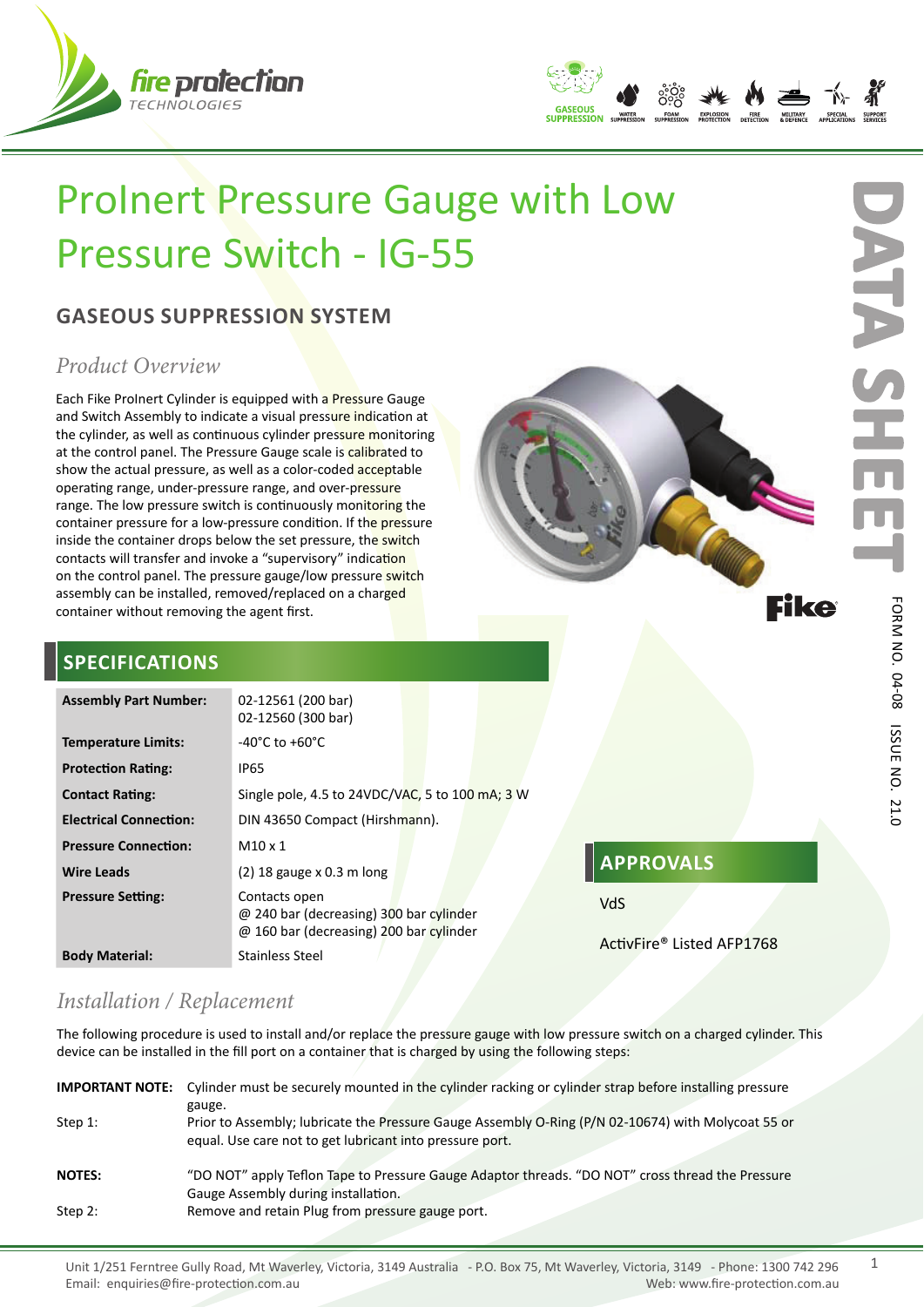- Step 3: Screw in the Pressure Gauge Assembly (Hand Tight) until resistance is felt. Use locking pliers or wrench to screw in the Pressure Gauge Assembly until it bottoms out. This will open an internal check valve and pressurise the gauge.
- Step 4: To align the Pressure Gauge, un-screw Pressure Gauge Assembly up to 1 turn.
- Step 5: Leak check around the pressure gauge port using Snoop leak test fluid or equivalent. If a leak is detected; remove the Pressure Gauge Assembly from the ProInert valve and remove the lubricant and contaminants from the O-Ring, threads and valve port using isopropyl alcohol and a soft clean cloth. Lubricate the O-Ring with Molycoat 55 or equal and reinstall. Leak test around the pressure gauge port. If a leak is detected; remove the Pressure Gauge Assembly from the ProInert valve, remove the O-Ring, install a new O-Ring, lubricate the O-ring with Molycoat 55 or equal, install the Pressure Gauge Assembly in the ProInert valve, and leak test around the pressure gauge port.

WARNING: When removing the Pressure Gauge Assembly from a pressurized ProInert cylinder, a "pop" sound will occur. This is the result of a minor amount of gas being trapped in the pressure gauge port; this is a normal occurrence. If a pressure leak continues after backing-off the Pressure Gauge Adaptor five turns (O-Ring is visible), the Schrader core did not reseat, do not remove the Pressure Gauge Assembly, reinstall and follow the proper procedure to empty cylinder and replace Schrader core.

#### *Wiring Diagram - Low Pressure Switch*

The Pressure Gauge w/ LPS should be wired into a supervised circuit in the control panel used to provide a supervisory signal if the container pressure drops. The switch is wired as a normally open contact (closed under pressure). (see Figure 1)

**NOTE:** Refer to the Installation, Operation & Maintenance for the control panel being used for specific wiring criteria.



**FIGURE 1** 

2